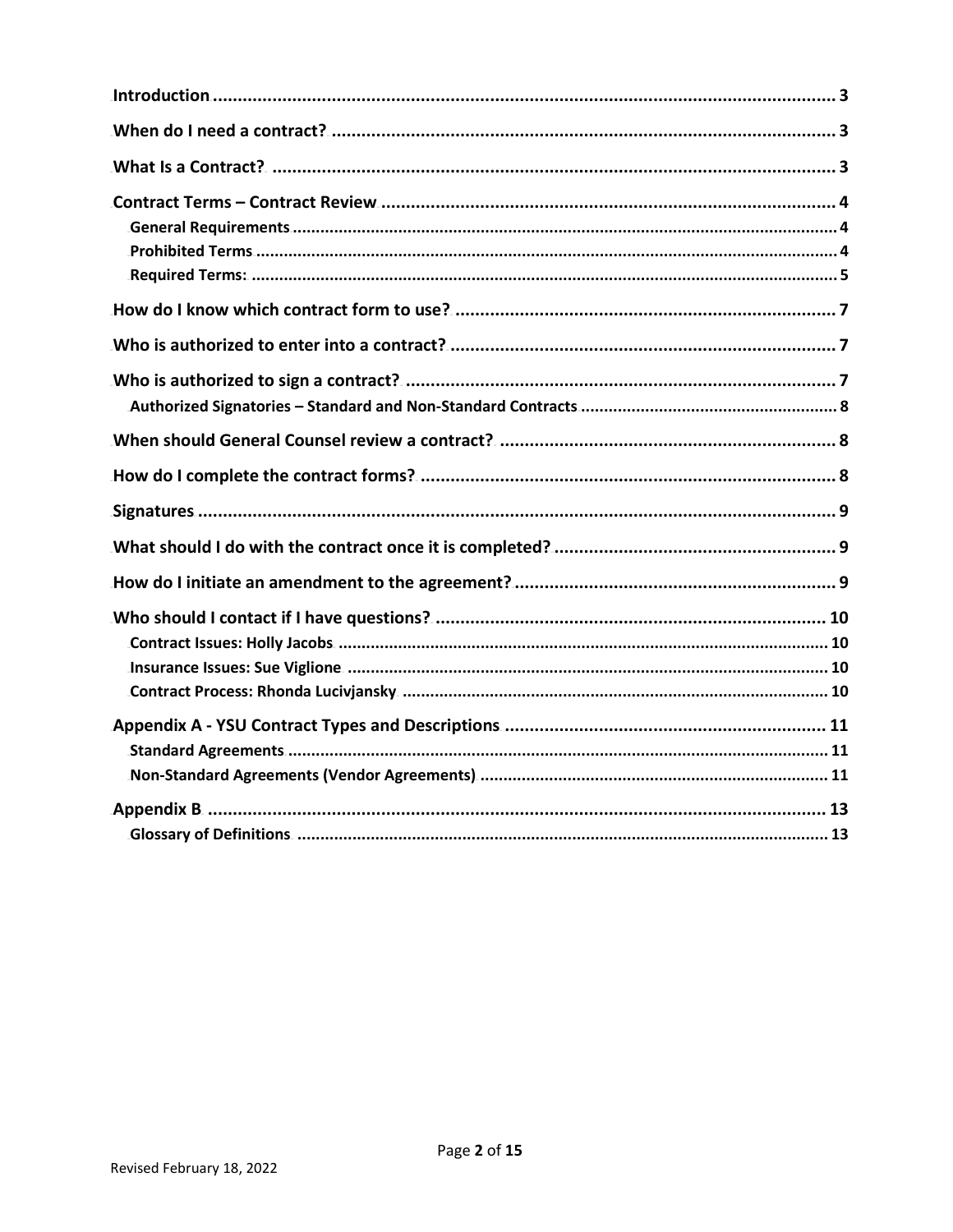#### <span id="page-2-0"></span>**Introduction**

# **This** manual is written in support of [University Policy 3-04 Contract Compliance/Administration](https://cms.ysu.edu/administrative-offices/university-policies/3-budget-and-finance). It is **the goal of this document to enable users to understand the process for the creation and administration of contractual agreements.**

This Procedure Manual provides Academic and Administrative Financial Managers (referred to as YSU Sponsor in this document) with a standard reference guide for contracting goods and services on behalf of YSU. It is essential that standard contract management policies be established so efficient business practices are maintained within YSU and in cooperation with businesses, trade associations, governmental, and private agencies.

Oral agreements are not permitted by state law. You may discuss the terms with a contractor, but only a written, completed contract agreement is binding and can form the basis for payment to be made. YSU is defined as "Youngstown State University, a state university and public institution of higher education, pursuant to Ohio Revised Code Section 3345.011."

The person signing the contract on behalf of YSU is guaranteeing payment. Before you enter into the agreement, it is up to the Financial Manager to make sure that the funds are available to make the payment.

#### <span id="page-2-1"></span>**When do I need a contract?**

A contract is necessary anytime services are being performed on or off campus by individuals or businesses. Examples would include individuals performing services such as speakers, performers, officials, consulting, specialized services such as hearing or speech therapy, carpet cleaning, janitorial services, maintenance agreements, hazardous waste collection, etc.

Contracts are also necessary for construction/renovation projects, clinical site arrangements, lease agreements for property and machinery, purchase of property or equipment, computer hardware and software agreements, construction and renovations among other things (See appendix A for a listing of University contract types). Basically, whenever YSU may be exposed to liability a contract is needed.

A contract is prepared in addition to a purchase order when the regular terms and conditions which govern the purchase order are not sufficient to cover all of the obligations of the agreement. See - [Purchase Order Terms and Conditions](https://cms.ysu.edu/administrative-offices/procurement-services/purchasing-policies-procedures)

#### <span id="page-2-2"></span>**What Is a Contract?**

A contract is an agreement between YSU and another party to do, or to refrain from doing, a particular thing in exchange for something of value. The agreement contains an offer and an acceptance (meeting of the minds), consideration for the exchange (something of value), spells out the terms of the agreement without ambiguity, and is signed by authorized representatives of the parties with the proper capacity to enter into the agreement. The written contract is an enforceable document and will clarify all understandings and obligations between YSU and the contractor in order to prevent any misunderstandings. The terms of the agreement –who, what, where, when, and how of the agreement define the binding promises of each party to the agreement.

Contract Compliance is the process of reviewing and managing contracts and agreements that bind YSU to commitments with outside parties and the policies that determine how these documents are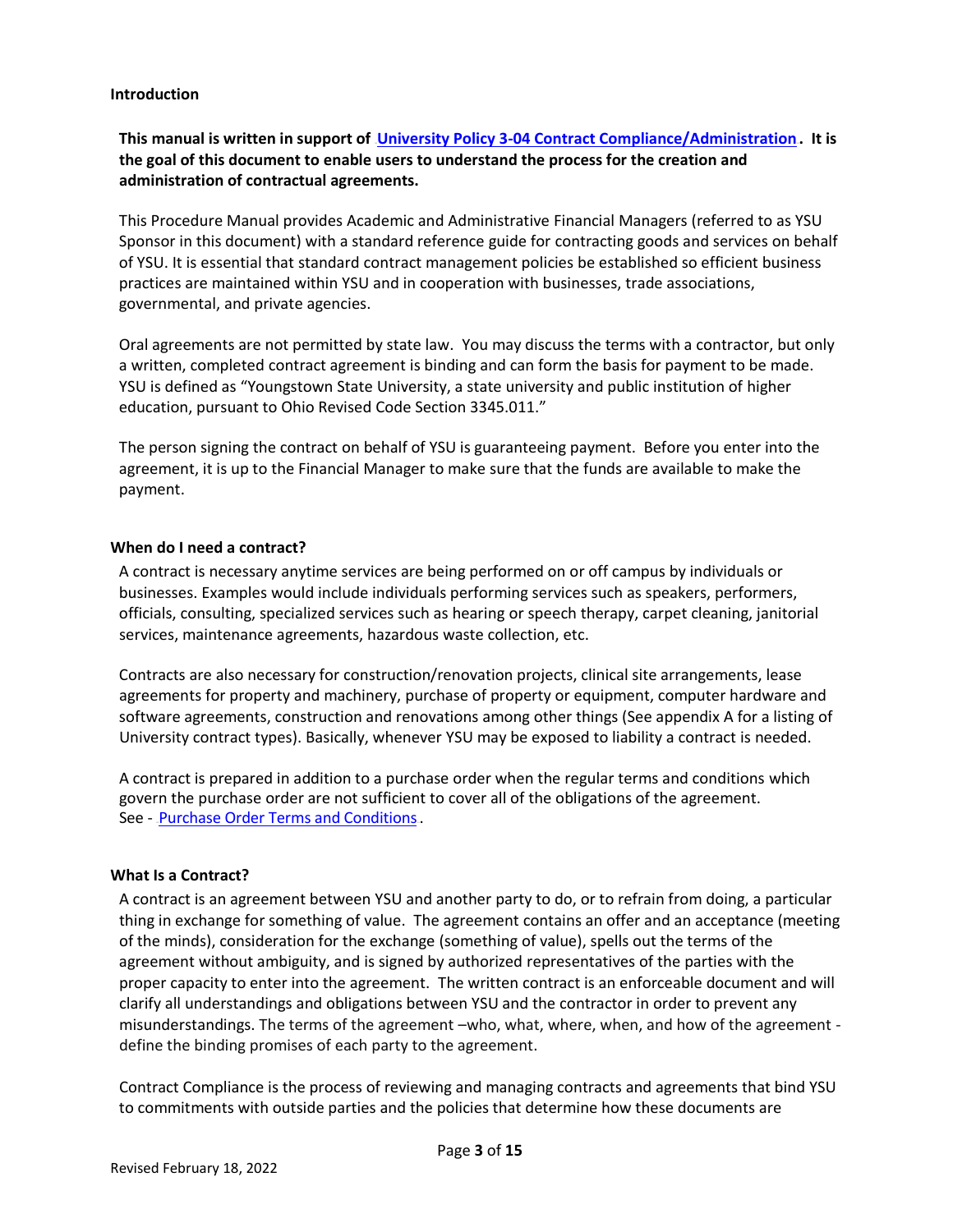processed at YSU. Contract Compliance shall be the responsibility of the Office of Finance and Business Operations.

Contract Administration is the ongoing process of ensuring that the terms and conditions of contracts and agreements are being implemented as agreed to by the parties. Contract administration is the responsibility of Procurement Services and YSU sponsor of the contract or agreement. Contract administration includes deciding who will be responsible for administering the action once awarded and the system that will be used to monitor compliance with the provisions of the agreement.

#### <span id="page-3-0"></span>**Contract Terms – Contract Review**

All YSU contracts must be in writing and signed by both parties. The other party shall be clearly named.

#### <span id="page-3-1"></span>**General Requirements**

The contract must list the legal name and address of the contractor. The financial terms of the agreement must be clearly specified for instance how much is to be paid and when it will be paid. The responsibility of both parties and the description of services to be performed must be identified. The agreement must be signed by the contractor and the designated YSU representative.

#### <span id="page-3-2"></span>**Prohibited Terms**

#### **Indemnification/Hold Harmless**

In general, YSU as an instrumentality of the State of Ohio cannot indemnify or "hold harmless" the other party in a contract. During negotiations every effort should be made to remove these provisions from the contract. If you are unable to remove these provisions, contact the Office of General Counsel.

# **Choice of Law/Governing Law/Jurisdiction/Venue**

Any provision that calls for YSU to submit to any jurisdiction other than the Ohio Court of Claims must be deleted. All contracts should be governed by Ohio law. If you are unable to exclude or modify this provision, contact the Office of General Counsel.

#### **Confidentiality**

As an instrumentality of the State of Ohio, YSU is subject to Ohio Public Records laws. As such, any provision that requires the terms of the contract, or specific information obtained during the term of the contract, to be kept confidential must be removed or modified to include "to the extent permitted by Ohio law".

#### **Arbitration/Mediation**

Any provision that requires YSU to submit to binding arbitration or mediation must be deleted.

#### **Liquidated Damages**

<span id="page-3-3"></span>A liquid damages provision will generally not be approved as they require YSU to pay for goods or services not actually rendered. This must (specifically) be approved by the Vice President for Finance and Business Operations.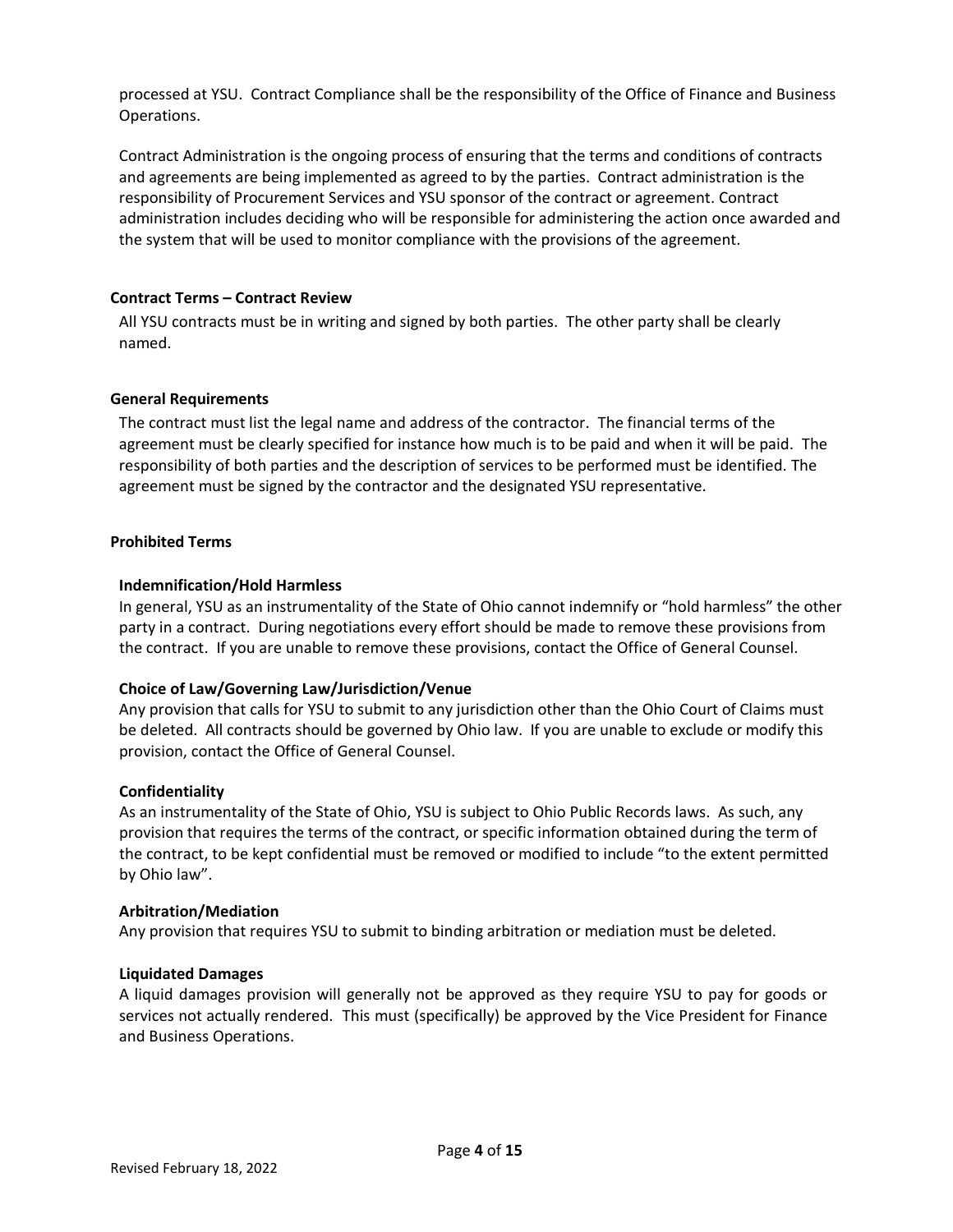#### **Required Terms:**

#### **Equal Opportunity**

Pursuant to Section 125.111 of the Ohio Revised Code, contractor agrees that contractor and any person acting on behalf of contractor will not discriminate, by reason of race, creed, color, religion, sex, age, handicap, national origin, and ancestry against any citizen of this state in the employment of any person qualified and available to perform the work under this agreement. Contractor further agrees that contractor and any person acting on behalf of contractor shall not, in any manner, discriminate against, intimidate, or retaliate against any employee hired for the performance of work under this Agreement on account of race, creed, color, religion, sex, age, handicap, national origin, Vietnam-era veteran status or ancestry. Each contract should include a nondiscrimination clause which states, "Both parties will, in the performance of this Agreement, comply with all applicable laws, rules, regulations, and orders regarding equal employment opportunity, immigration, nondiscrimination, including the Americans with Disabilities Act and Affirmative Action."

# **Failure of Appropriation**

If YSU is expending money under the contract over a state budget biennium, the following provisions should be included:

#### *Non-Appropriation*

*(a)* If YSU's Board of Trustees determines that the Ohio General Assembly has failed to appropriate sufficient monies in any fiscal year for payments due under this Agreement, then a Non-Appropriation shall be deemed to have occurred.

*(b)* If a Non-Appropriation occurs, then YSU will provide written notice of the same by its Board of Trustees immediately upon such occurrence and this Agreement shall terminate without penalty or expense to YSU.

# *Funding Intent*

YSU represents and warrants that it presently intends to continue this Agreement. The parties acknowledge that the appropriation of funds is a governmental function to which YSU cannot contractually commit itself in advance and this Agreement shall not constitute such a commitment."

Student or Financial Records and a Restriction on the Use of Confidential Information: If the terms of the contract call for access to YSU's computing systems, student record, financial records regarding students (or their parents), or financial information regarding University employees, the following provision must be included:

# *Restriction on Use of Confidential Information*

Any and all information, the release of which is prohibited by state or federal law or regulation, is subject to the protections of the Family Educational Rights and Privacy Act, or protected the Gramm Leach Bliley Act and obtained by Contractor from YSU, its' students, faculty or staff in the performance of this Agreement constitutes Confidential Information. Contractor agrees to hold the Confidential Information in strictest confidence. Contractor shall not use or disclose Confidential Information received from or on behalf of Institution or any of its students, faculty, or staff except a permitted or required by this Agreement or by law or as otherwise agreed to in writing by Institution.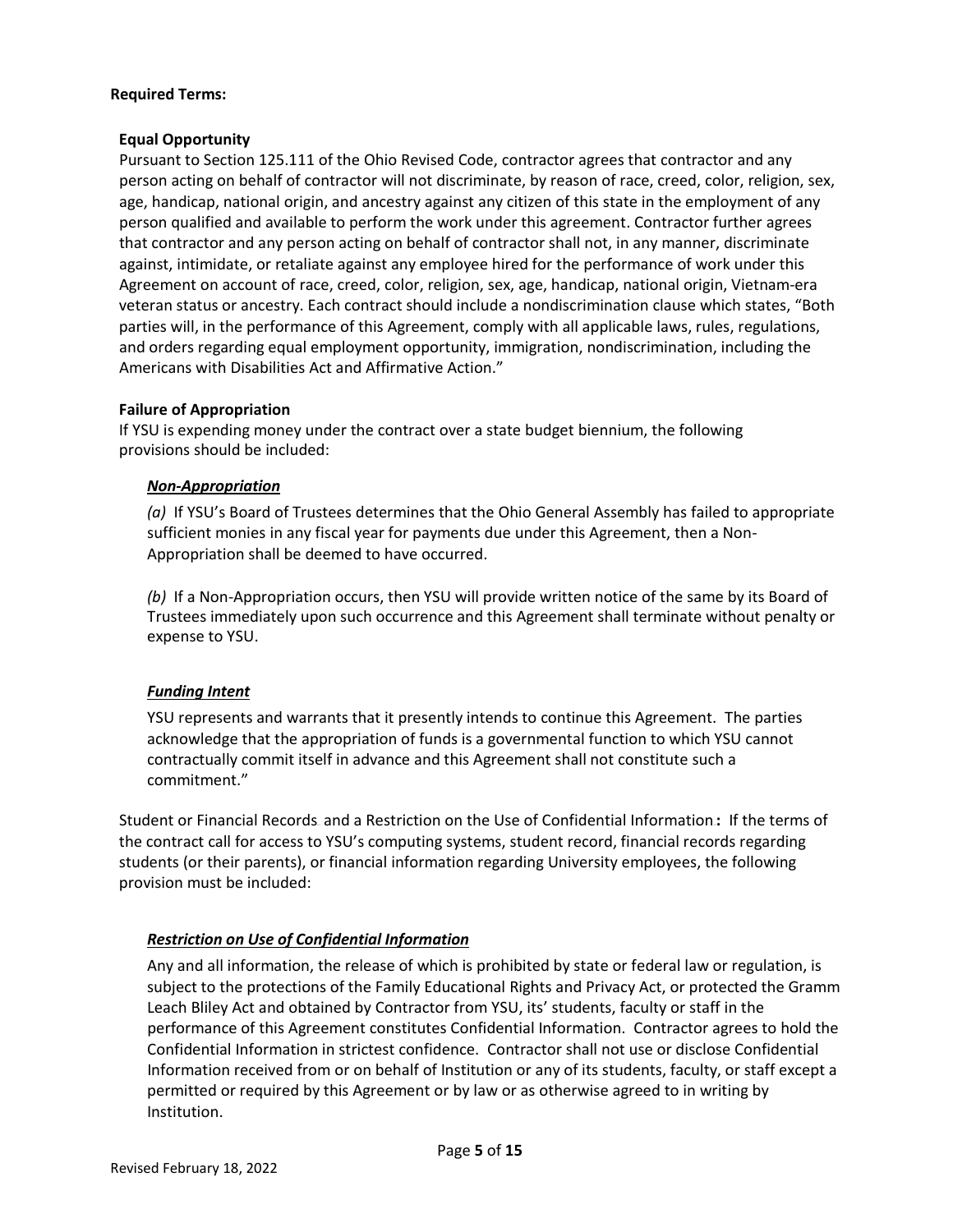Contractor agrees that it will protect the Confidential Information it receives according to commercially acceptable standards and no less rigorously than it protects its own Confidential Information. Specifically, Contractor shall implement, maintain, and use appropriate administrative, technical, and physical security measures to preserve the confidentially, integrity, and availability of all electronically maintained or transmitted Confidential Information.

Within 30 days of termination, cancellation, expiration, or other conclusion of this Agreement, Contractor shall return to University or if return is not feasible, destroy and not retain any copies of any and all Confidential Information that is in possession of Contractor. The obligations of this Agreement shall not apply to any information which (a) is already in the public domain through no breach of this Agreement, including but not limited to information available through University's website(s); (b) was lawfully in Contractor's possession prior to receipt from University, its faculty staff or students; or (c) is received by Contractor independently from a person or entity free to lawfully disclose such information other than University, its faculty, staff, or students.

Contractor warrants and represents that it shall, at all times, comply with the Family Educational Rights and Privacy Act (FERPA), and the Gramm Leach Bliley Act and further agrees not to disclose or re-disclose to any person or entity for any purpose whatsoever any personally identifiable student information as that term is defined by FERPA.

Contractor warrants and represents that it shall, at all times, comply with the Health Insurance Portability and Accountability Act – (HIPPA) Privacy Rule of 2003 and further agrees not to disclose or re-disclose to any person or entity for any purpose whatsoever any personally identifiable health information as that term is defined by HIPPA.

#### **Insurance**

When a contract calls for activities that will occur on University property or when YSU is conducting activities on another party's property, it is highly advisable to insert a contract provision requiring the other party to provide YSU with Certificate(s) of Insurance showing liability insurance and which names Youngstown State University as an additional insured. When the activity includes use of motor vehicles, the certificate(s) should include appropriate automobile insurance. The certificate(s) should also include 30 days notification to Youngstown State University in the event the policy is cancelled. For more information regarding insurance requirements, contact the Environmental & Occupational Health & Safety office.

# **SOC Reporting Requirements**

Service Organizations hosting software services off campus are required to submit a Service Organization Control (SOC) Report type 2 or 3 per the *[IT Security Manual](https://cms.ysu.edu/sites/default/files/images/administrative-offices/network-security/YSU%20Security%20Manual%20v2-1.pdf)* prior to issuance of the Purchase Order. Such audits shall be performed at least annually during the term of the contract and the report of the audit submitted to YSU. The Contractor shall agree to implement recommendations as suggested by the audits within three months of report issuance at no cost to YSU.

# **Software License Agreements**

All software purchased or licensed by YSU must be **ADA compliant**.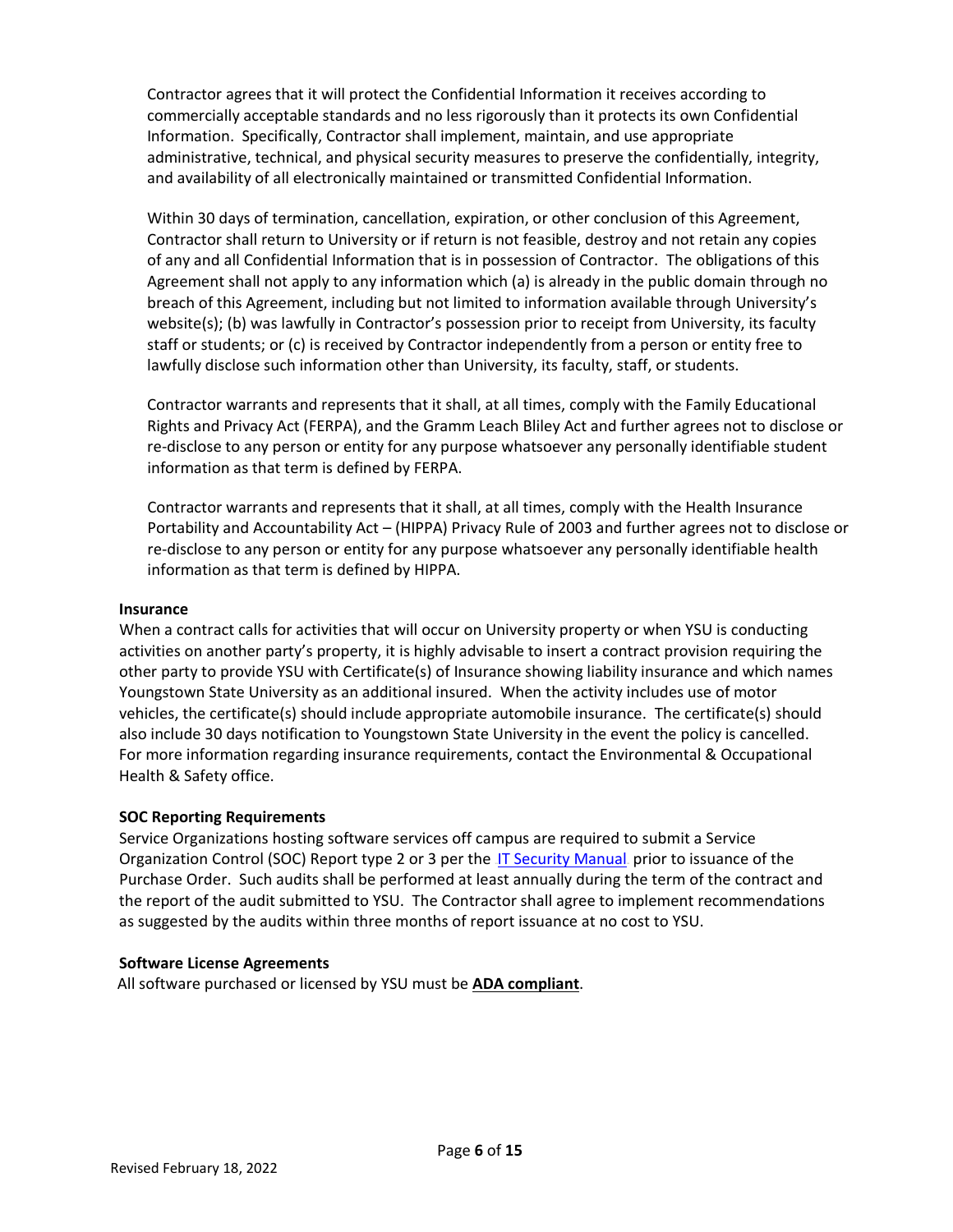#### **Other standard terms and conditions**

Term and Termination Clause Insurance Requirements Assignment Clause Warranty and Representation Use of YSU's Name and Trademark Notice Benefits Taxes/Hold Harmless Subject To Appropriation Findings For Recovery (R.C. 9.24) Modifications Of Agreement Certification Of Compliance With Ohio's Ethics Laws Public Official Lobbying Drug Free Workplace Compliance Entire Agreement

#### <span id="page-6-0"></span>**How do I know which contract form to use?**

There are standard contracts and non-standard contracts. Standard contracts are prepared using a template approved by General Counsel such as Standard Independent Contract Agreements (SICA) and Professional Service Agreements (PSA). To ensure compliance with state law, please encourage vendors to use the PSA.

Non-standard contracts may be agreements created for a specific purpose and/or agreements created on contractor forms. **See appendix A for a listing of University contract types and descriptions.**

# <span id="page-6-1"></span>**Who is authorized to enter into a contract?**

Typically financial managers are designated as YSU Sponsor for agreements. Other department personnel may be influential in defining agreements, but the Financial Manager is responsible for oversight.

#### <span id="page-6-2"></span>**Who is authorized to sign a contract?**

Generally, only the President and the Vice President for Finance & Business Operations or their designee, have the authority to sign a contract on behalf of YSU. The Provost has authority to sign and approve Affiliation Agreements that have no direct financial consequences to YSU. No other individual has authority to enter into a contract for the purchase of goods or services or otherwise obligate YSU to pay any sum of money, unless one of the following occurs:

A resolution of authorization from the Board of Trustees; A written declaration of signature authority from the President or the Vice President for Finance & Business Operations filed with the contract; A purchase order ("PO") issued by or under the direction of the Director of Procurement Services; A PO for goods in the amount of \$50,000 or more, and services in the amount of \$50,000 or more awarded through competitive selection or through use of an approved group purchasing price agreement such as State Term Schedule or IUCPG. (See University Policy No. 3-01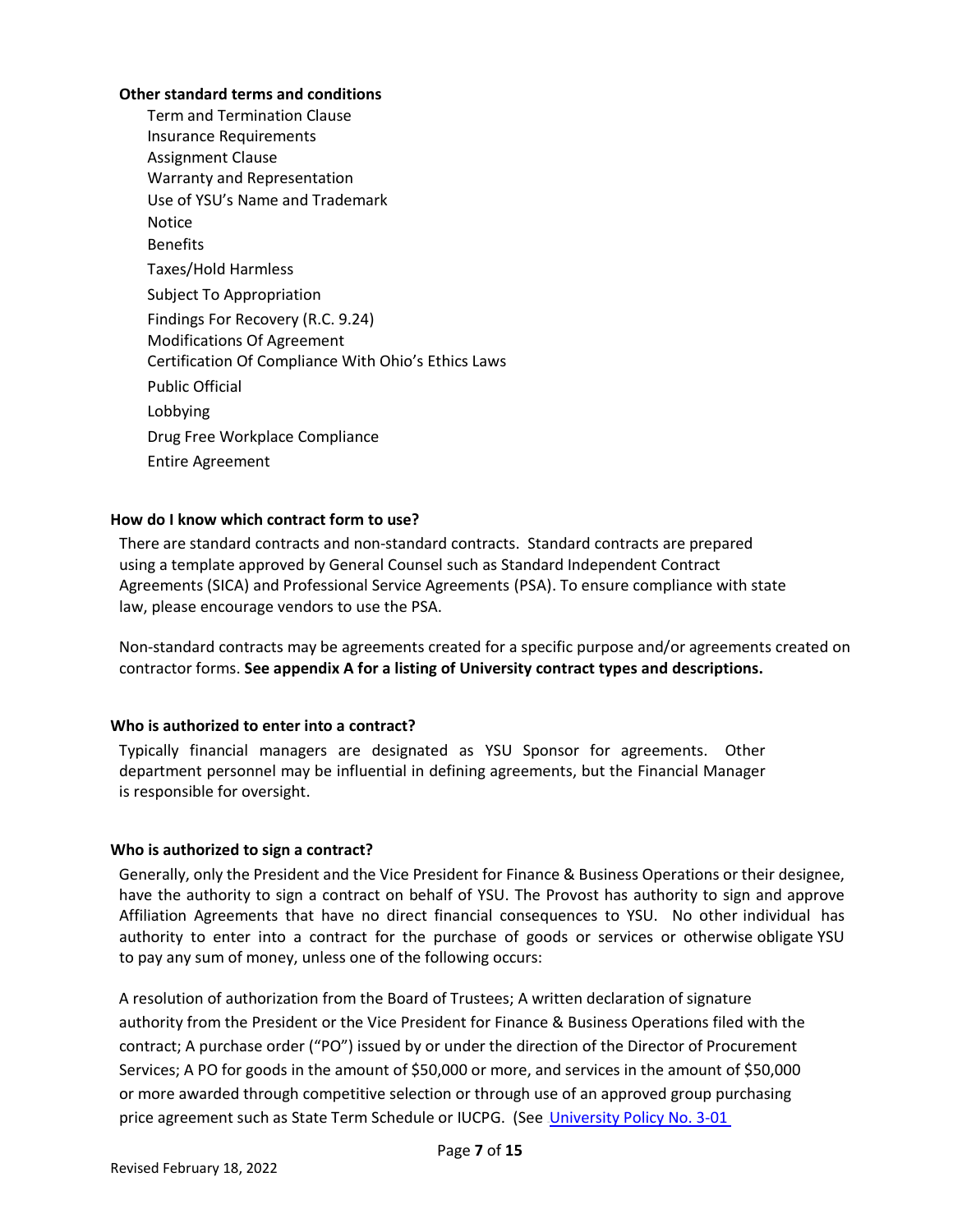[Purchasing](https://cms.ysu.edu/administrative-offices/university-policies/3-budget-and-finance).) An agreement for services provided by an independent contractor and documented on the SICA form and approved by the highest required authority as noted in the guidelines.

Failure to ensure that the appropriate authorized signature is obtained may result in personal liability for the employee(s) involved in the transaction.

#### <span id="page-7-0"></span>**Authorized Signatories – Standard and Non-Standard Contracts**

Authorized signatories may be designated by the Office of the Vice President for Finance & Business Operations. Standard Agreements include SICAs and PSAs. The signature thresholds for Standard Agreements are as follows:

| <b>Dollar Threshold</b>    | <b>Approval Required</b>                             |
|----------------------------|------------------------------------------------------|
| Up to $$1,499$ (SICA Only) | Associate Dean, Department Chair, or Director        |
| \$1,500 to \$9,999         | Dean, Associate Provost, or Associate Vice President |
| \$10,000 to \$14,999       | Division/Area Officer                                |
| \$15,000 or more           | Vice President for Finance & Business Operations     |

These approval thresholds do not apply to non-standard contracts, which must be reviewed by the YSU Office of the General Counsel to ensure appropriate legal form and content and signed by the Vice President for Finance & Business Operations. To ensure compliance with state law, please encourage vendors to use the standard PSA.

<span id="page-7-1"></span>A copy of the signed agreement must be submitted to Procurement Services. Procurement Services is the repository for all non-employee contracts.

# **When should General Counsel review a contract?**

Non-standard contracts (vendor contract form) must be reviewed and approved by General Counsel. If a non-standard contract is not approved by General Counsel and signed by an authorized signatory it may be invalid. Any contracts made using the contractor agreement forms must be reviewed by General Counsel. Also, anytime there are any questions pertaining to the agreement terms, or if the contract can potentially expose YSU to significant liability the contract should be sent to General Counsel for review. See Appendix A for a more complete list of non-standard agreements.

# <span id="page-7-2"></span>**How do I complete the contract forms?**

Determine what type of agreement you are negotiating and obtain the correct template to use **(see [Contract Management Policies and Procedures\)](https://cms.ysu.edu/administrative-offices/procurement-services/contract-management).** Prepare the contract including any riders with collaboration from the contractor. It is the responsibility of YSU Sponsor to conduct the initial agreement negotiations with the contractor to make sure that the minimum provisions of the agreement have been agreed to between the parties.

After all of the necessary information is entered on the agreement, review to ensure that it contains all of the provisions agreed to between the parties. If it is the contractor's form, check the Standard Riders to see if there is an appropriate YSU rider to be attached.

YSU Sponsor should review each agreement to determine that the minimum components of a contract are present.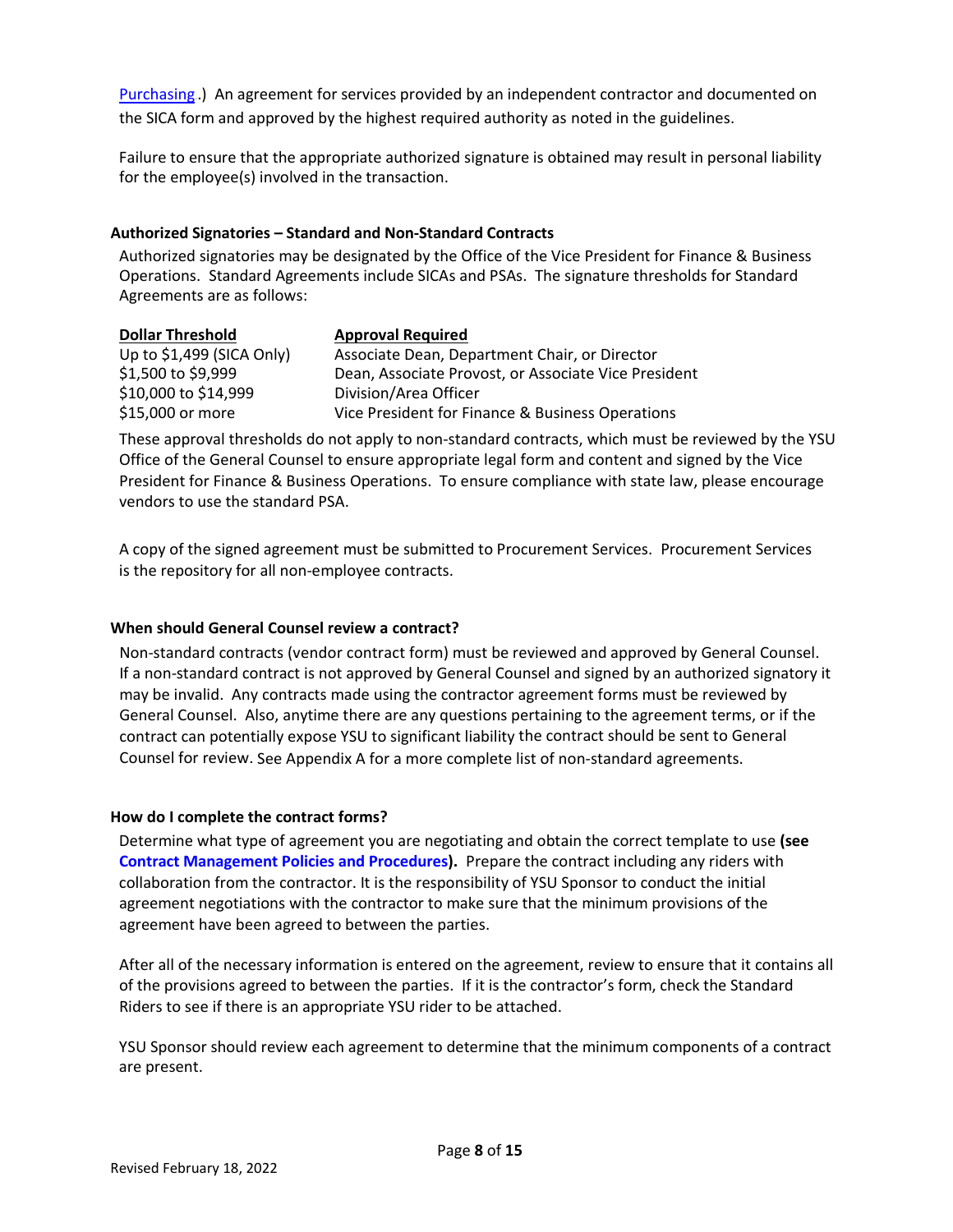YSU Sponsor should ensure the legal name of the contractor is reflected in the agreement since many companies operate under assumed names or variations of the legal name.

Each contract should have the correct amount agreed to be paid by the parties and the means and method of payment. The exact amount should be in the agreement, the party responsible for payment, the date the payment is expected and the means of payment, if applicable, i.e. whether the payment will be made in installments or in one lump sum payment.

Every contract should outline the duties and responsibilities of each of the parties. Contracts where YSU is requiring the contractor to perform a service or complete a task or work product, should have a detailed description of the scope of work or service to be performed and time frame for completion. The Scope of Work can be part of the contract or it can be added as an attachment.

The term or length of the agreement, including start date and end date, should be clearly stated in the contract. The basis for early termination should also be clearly stated in the contract.

Obtain insurance certificate from the contractor (if applicable). It is the policy of YSU that, when applicable, evidence of insurance required by YSU pursuant to an agreement must be submitted prior to final approval and signature. Most contracts contain an insurance provision, which requires the contractor supply YSU with proof of insurance coverage relating to the services provided under the contract. Proof of insurance is generally in the form of a certificate of insurance with YSU named as "Additional Insured". A contract will not be accepted for review unless the certificate of insurance is submitted as part of the documents. Any modifications to YSU standard insurance requirements must be approved by the risk assessment and insurance representative of YSU, the Associate Director of Environmental and Occupational Health and Safety, in advance of submitting contract documents. Written confirmation of approval must be submitted as part of the contract documents.

#### <span id="page-8-0"></span>**Signatures**

Obtain the contractor's signature on the contract and rider(s).

<span id="page-8-1"></span>Obtain the authorized YSU Signature on the contract. It is preferable to have the other party sign the agreement first to ensure YSU receives a fully executed copy of the agreement.

#### **What should I do with the contract once it is completed?**

Submit a copy of the agreement and any other required forms such as insurance certificates to Procurement Services. All contract documentation will be maintained and monitored in Procurement Services.

Enter a requisition for the agreement in eCUBE and attach a copy of the agreement to the order or enter a note on the requisition that the agreement has been forwarded to Procurement Services. Procurement Services will then attach a copy of the agreement to the requisition.

#### <span id="page-8-2"></span>**How do I initiate an amendment to the agreement?**

Any amendments to the original agreement must be initiated by the department who secured the original agreement. The amendment should flow through the same process as mentioned above.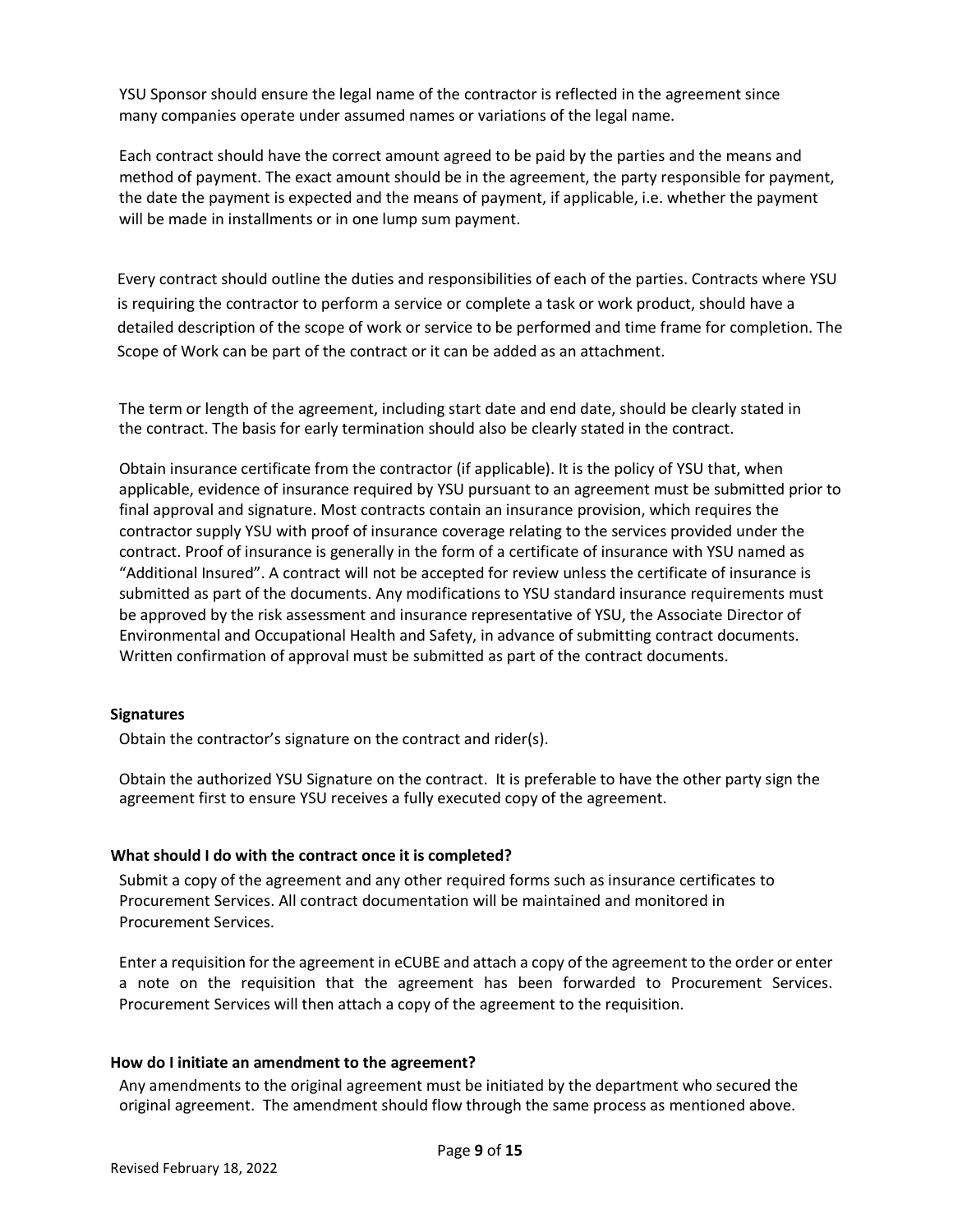#### <span id="page-9-0"></span>**Who should I contact if I have questions?**

<span id="page-9-1"></span>**Contract Issues: Greg Morgione General Counsel** Phone: 330-941-2354

Email: [ggmorgione@ysu.edu](mailto:ggmorgione@ysu.edu)

#### <span id="page-9-2"></span>**Insurance Issues: Julie Gentile**

**Director**, **Environmental and Occupational Health and Safety** Phone: 330-941-3700 Email: [jagentile@ysu.edu](mailto:jagentile@ysu.edu)

<span id="page-9-3"></span>**Contract Process: Procurement Services**

**Procurement Services**  Phone: 330-941-3163 Email: [procure@ysu.edu](mailto:procure@ysu.edu)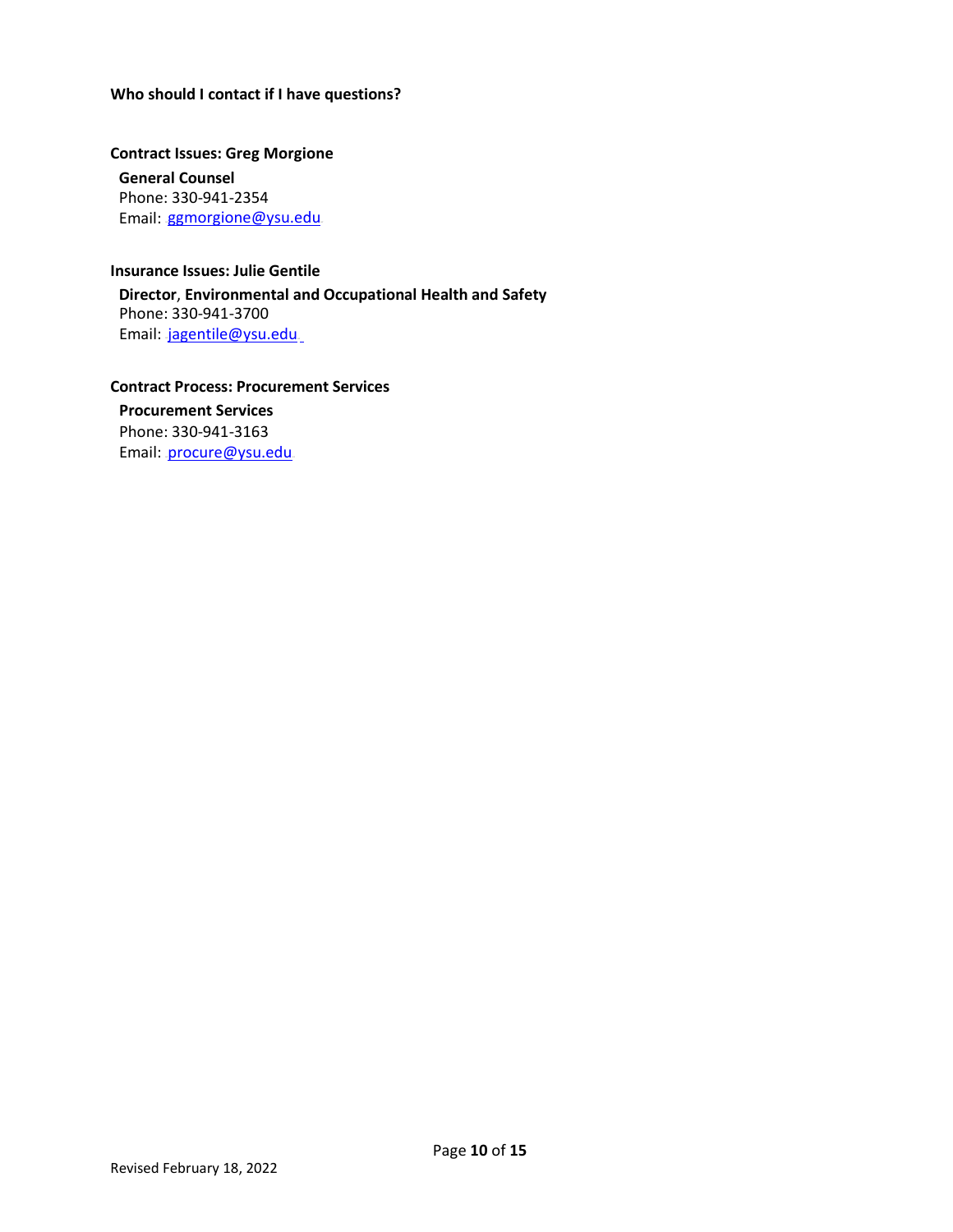# <span id="page-10-0"></span>**Appendix A - YSU Contract Types and Descriptions**

#### <span id="page-10-1"></span>**Standard Agreements**

See the **[Contract Management Policies and Procedures](https://cms.ysu.edu/administrative-offices/procurement-services/contract-management) website for Guides and forms for Standard Agreements.**

#### **Standard Independent Contractor Agreements (SICA)**

Agreement negotiated with an individual to perform services for YSU.

#### **Professional Service Agreement (PSA)**

Agreement negotiated with a business to perform services for YSU.

#### <span id="page-10-2"></span>**Non-Standard Agreements (Vendor Agreements)**

#### **Academic Affiliation**

Agreements, are negotiated and administered by the Provost and the academic department initiating the student internship, clinical rotation, or other experience or training. All Academic Affiliation Agreements require the signature of the Provost, the Vice President of the Department or the Dean of the College participating in the clinical agreement. Any Academic Affiliation Agreement requiring a financial commitment of YSU shall by reviewed and signed by the Vice President for Finance & Business Operations.

#### **Computer Hardware or Software Agreement**

Negotiated by Computer Services to purchase/lease and/or maintain computer hardware or software.

#### **Computer Maintenance Agreement**

Agreement to maintain computer software services.

#### **Construction Agreement**

Agreement with a General Contractor, Construction Manager, Contracting Engineer Architect or Sub-Contractor to perform construction services. Construction Contracts are negotiated and administered by the Associate Director of Planning and Construction or the Executive Director of Facilities and the Vice President of Finance & Business Operations. All construction contracts must be reviewed by the General Counsel's Office and, when necessary, signed off on by the Ohio Attorney General's Office.

#### **Contracts for Goods or Services and Purchase Orders**

Reviewed and/or negotiated by the Director of Procurement Services and YSU sponsor.

#### **Education Affiliation Agreement-General**

Agreement with another educational entity to allow students to enroll in alternate schools. An Agreement with another college to provide a joint program, degree, etc.

#### **Employment Contracts**

Negotiated through the office of Human Resources.

#### **Equipment Lease Agreement**

Agreement to lease equipment such as large computer systems, vehicles, or other large investment items.

#### **Equipment Maintenance Services Agreement**

Agreement to provide maintenance services for equipment, to maintain office equipment, vans, elevator,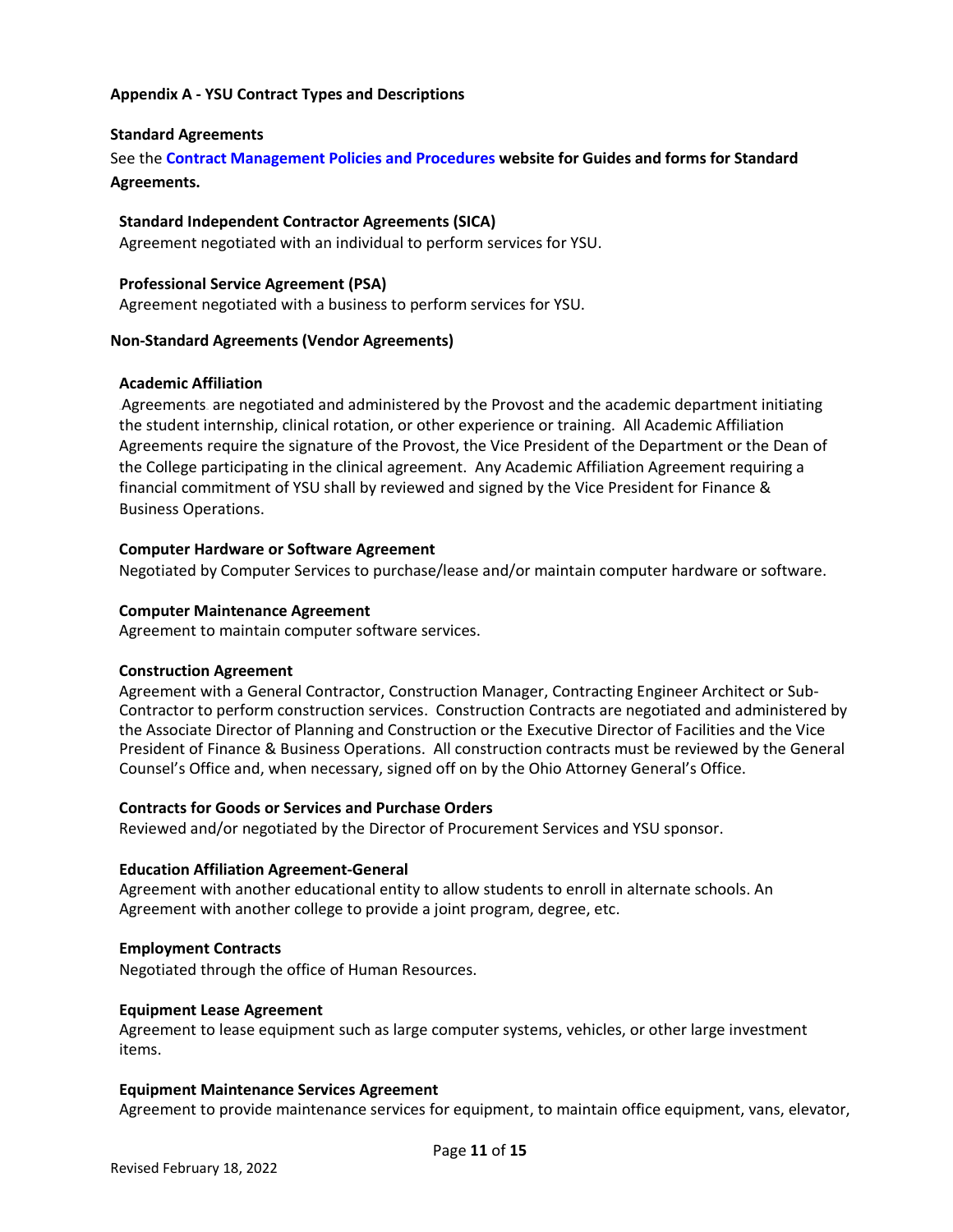laboratory equipment or other items.

#### **Equipment Purchase Agreement**

Agreement to purchase equipment, typically of high value or customized to YSU requirements.

#### **Event Agreement**

Agreement to conduct a YSU sponsored event at an off-campus location such as conferences.

#### **Facilities Use Agreement**

Agreement to permit non-YSU entities to use YSU facilities or YSU to use off-campus facilities.

#### **Gift Agreements**

Agreement coordinated through Youngstown State University Foundation.

#### **Information Technology Contracts**

Agreement negotiated and administered by the Director of Computer Services or designee. Technology contracts include the acquisition of software and hardware, licensing agreements, as well as agreements that require outside vendors access to computerized information. All information technology contracts must be reviewed by the Office of Computer Services prior to execution.

#### **Licensing Agreements**

Agreement for either Information Technology, which are negotiated by the office of Information Technology or licensing of trademarks, which are negotiated by the Athletic Office. See section entitled "Legal Review."

#### **Maintenance Agreement**

Agreement to perform maintenance services on University owned or leased equipment.

#### **Outside Employment (Work-Study) Agreements**

Agreement with an agency to place student and pay through work-study or internship opportunities.

#### **Real Estate Lease Agreement**

Agreement for YSU to rent real estate from a contractor such as the Metro College or Youngstown Symphony or YSU renting real estate to a contractor.

#### **Real Property Purchases**

Agreement to purchase real estate.

#### **Space Rental Agreement**

Agreement to rent space on campus, or other YSU facility, to a contractor such as Arby's or Home Savings bank. Also, YSU may rent facilities off campus from a contractor.

#### **Subcontract Agreement- Collaborating Institution**

Agreement between YSU and another entity to subcontract services for a program.

#### **Tuition Reimbursement or Subsidy Agreement**

Agreement with employer or other entity to reimburse YSU for all or part of employee tuition.

#### **Utilities Service Agreement**

An agreement to provide cable, electric, gas, telephone, steam, or other utilities to YSU facilities.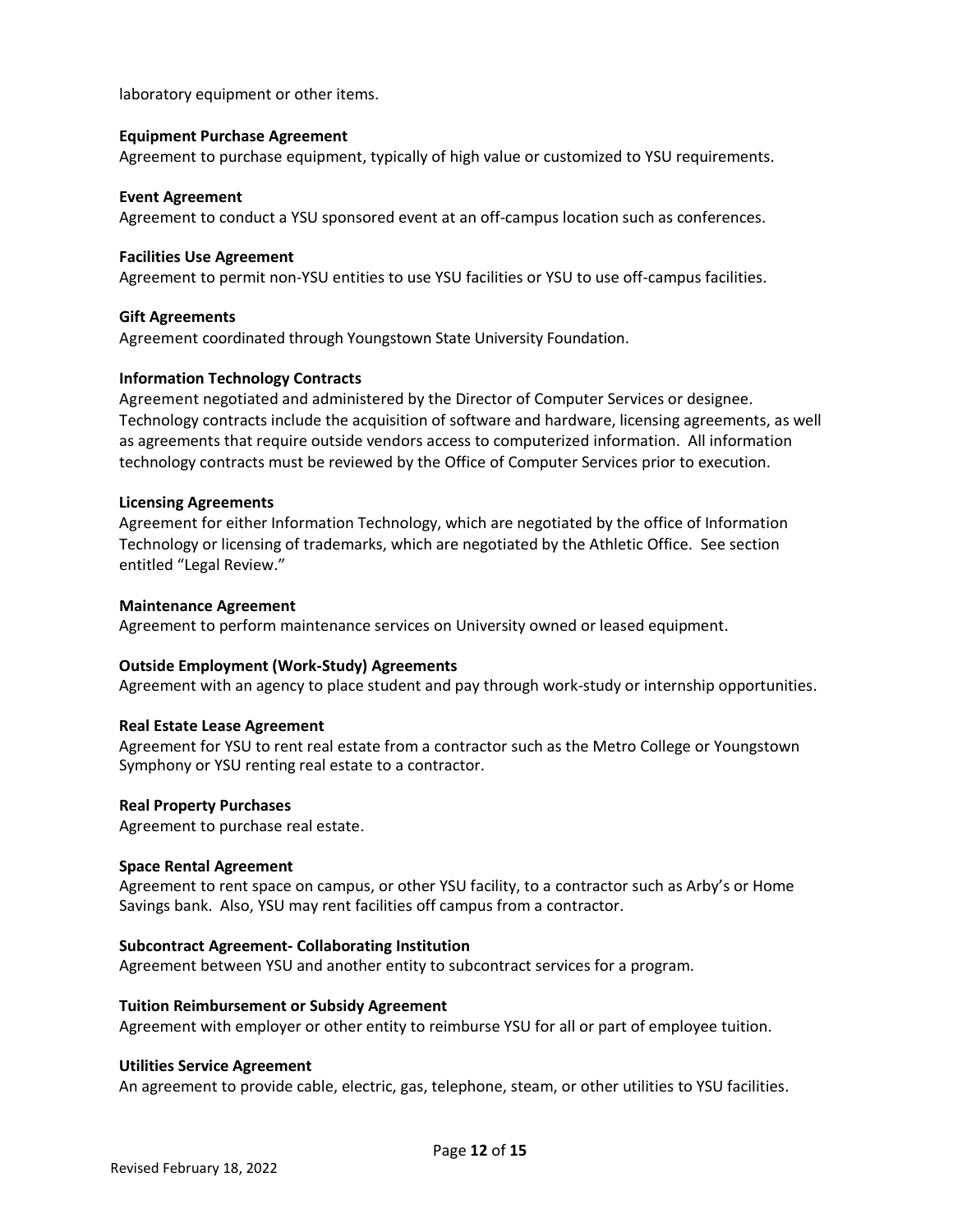#### <span id="page-12-0"></span>**Appendix B**

#### <span id="page-12-1"></span>**Glossary of Definitions**

#### **Affiliation Agreement**

A greement between two or more organizations to accomplish a common purpose.

#### **Affirmative Action**

Involves taking positive steps to increase the representation of women and minorities in areas of employment, education, and business from which they have been historically excluded.

#### **Amendment**

Agreement to change any of the terms and conditions of the original agreement.

#### **Arbitration**

Method of dispute resolution involving one or more neutral Contractor parties who are usually agreed to by the disputing parties and whose decision is binding.

#### **As Is**

In the existing condition without modification <the customer bought the car as is>. Under UCC Section 2-316(3)(a), a seller can disclaim all implied warranties by stating that the goods are being sold "as is" or "with all faults." Generally, a sale of property "as is" means that the property is sold in its existing condition, and use of the phrase *as is* relieves the seller from liability for defects.

#### **Associate Director of Planning and Construction**

YSU Representative responsible for the oversight of capital construction projects and the collection of documentation and reporting from contractors, Department of Administrative Services Construction Compliance unit, and other agencies.

#### **Breach**

Violation of a contractual obligation, either by failing to perform one's own promise or by interfering with another party's performance.

#### **Choice of Law**

The question of which jurisdiction's laws should apply in a given case. *(Also called Governing law)*

#### **Consequential Damages**

Losses that do not flow directly and immediately from the breach, but that result indirectly from the breach.

#### **Consideration**

Something of value (such as an act, a forbearance, or a return promise) received by a promisor for a promise.

#### **Construction Compliance Unit**

A division of the State of Ohio Department of Administrative Services responsible for review and monitoring affirmative action and equal employment opportunity compliance of contractor's with state and federal laws relative to construction projects.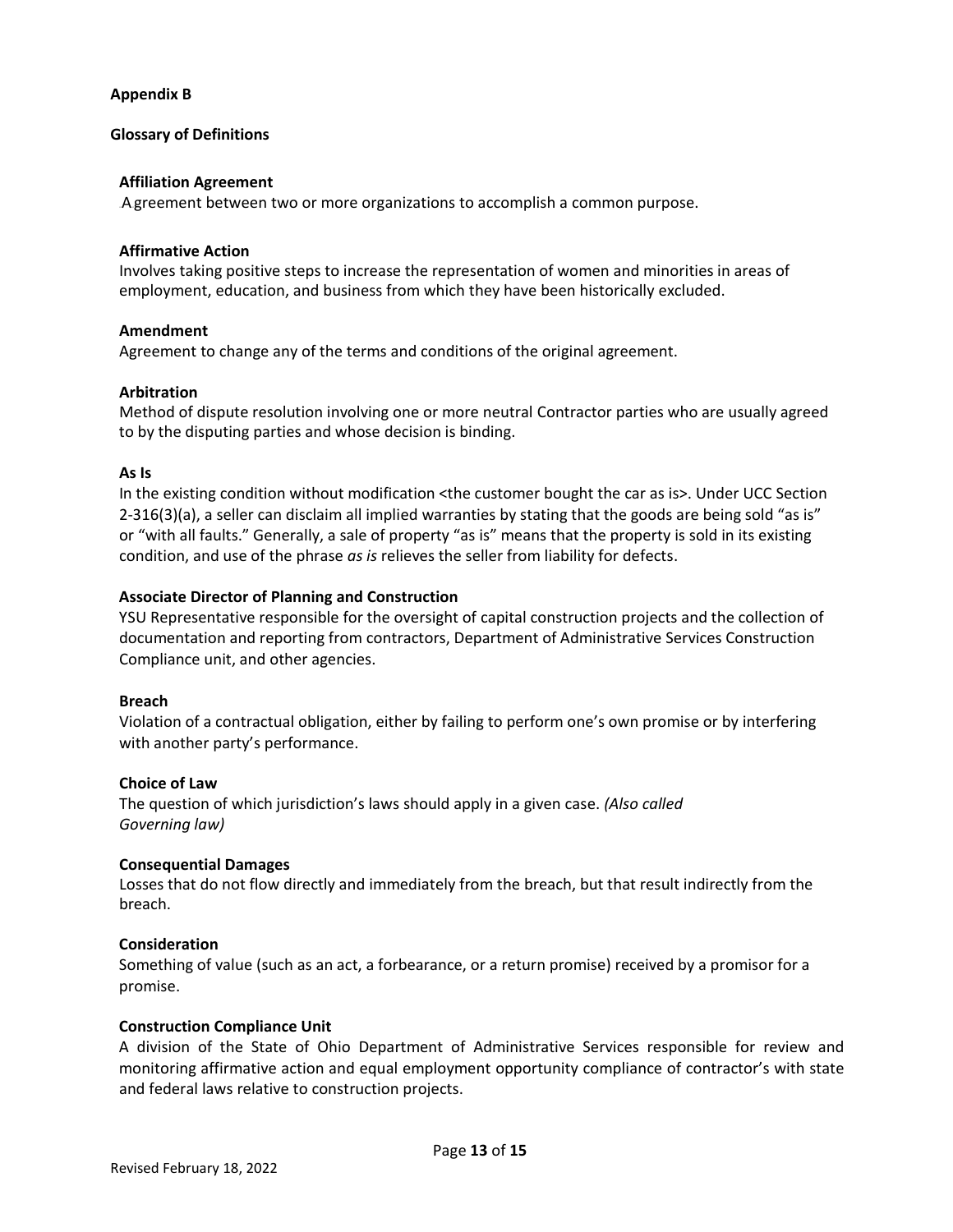#### **Damages**

Money claimed by, or ordered to be paid to, a person as compensation for loss or injury (e.g. The plaintiff seeks \$8,000 in damages from the defendant).

#### **Document Repository**

The central storage location in Procurement Services where all contracts will be maintained.

#### **EDGE** – **Encouraging Diversity, Growth, and Equity**

State of Ohio program to promote business with businesses that may be at a disadvantage. See the Equal Opportunity website at[: Ohio DAS MBE/EDGE Certification website](http://www.das.ohio.gov/Divisions/EqualOpportunity/MBEEDGECertification/tabid/134/Default.aspx) for more information.

#### **Equal Opportunity**

All contractors regardless of race, sex, etc. are given equal opportunity to do business with YSU.

#### **General Counsel, Office of**

Division of University administration responsible for legal review of agreements prior to execution and any legal issues which arise from the administration of the performance/provision of goods and/or services under the agreement.

#### **General Damages**

Damages that the law presumes follow from the type of wrong complained of. General damages do not need to be specifically claimed.

#### **Hold Harmless**

To absolve (another party) from any responsibility for damage or other liability arising from the transaction. (See also INDEMNIFICATION).

#### **Implied Warranty of Fitness for a Particular Purpose**

A warranty – implied by law if the seller has reason to know of the buyer's special purposes for the property – that the property is suitable for those purposes – sometimes shortened to *warranty of fitness.* (Often expressly excluded from the terms of a contract).

#### **Indemnification**

The act of compensating for loss or damage sustained.

#### **Jurisdiction**

A state's power to exercise authority over all persons and things within its territory (Ohio's jurisdiction).

#### **Liquidated Damages**

An amount contractually stipulated as a reasonable estimation of actual damages to be recovered by one party if the other party breaches. If the parties to a contract have agreed on liquidated damages, the sum fixed is the measure of damages for a breach, whether it exceeds or falls short of the actual damages.

#### **MBE – Minority Business Enterprise**

State of Ohio program to promote business with businesses that may be at a disadvantage. See the Equal Opportunity website at: [Ohio DAS MBE/EDGE Certification website](http://www.das.ohio.gov/Divisions/EqualOpportunity/MBEEDGECertification/tabid/134/Default.aspx) for more information.